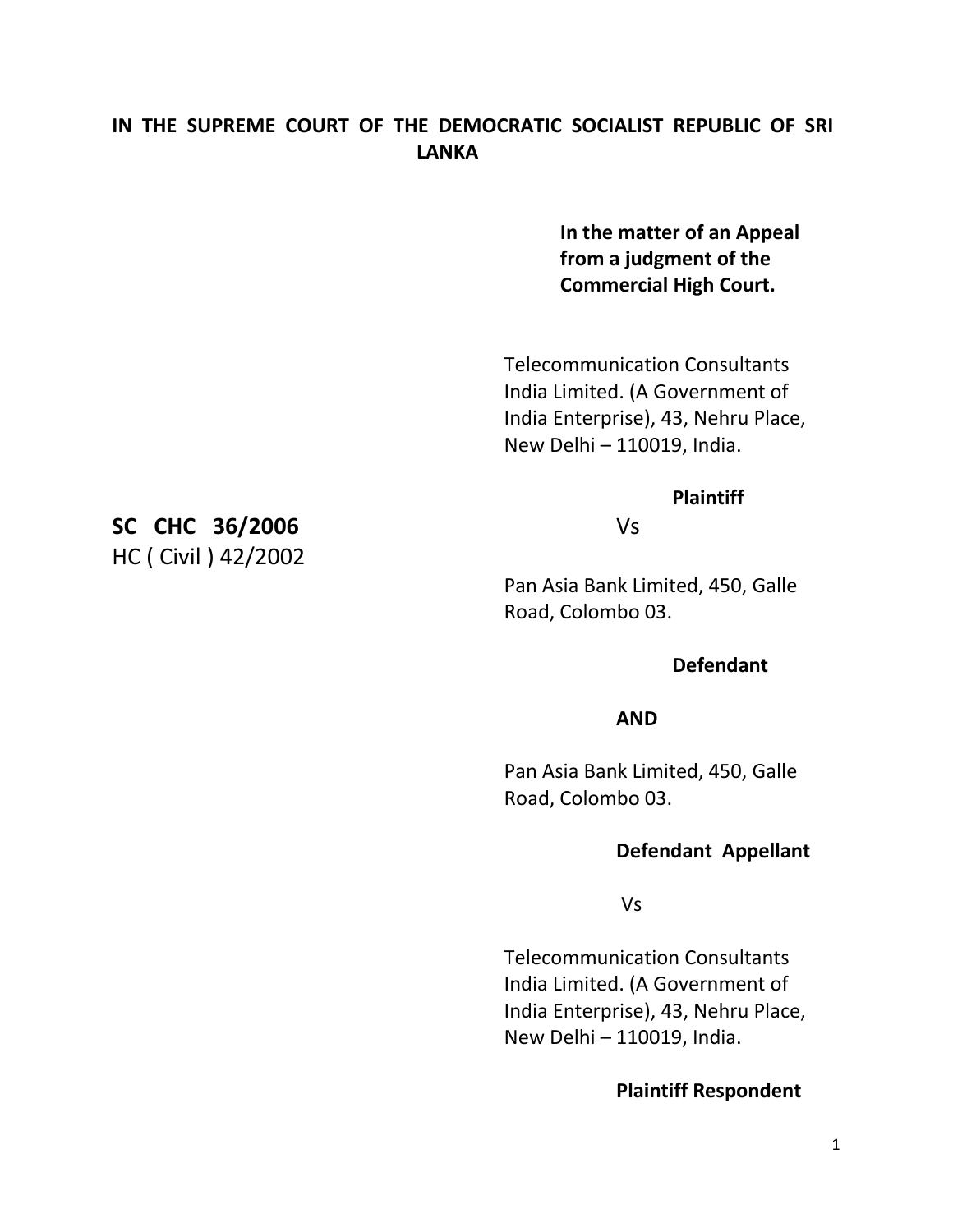| <b>BEFORE</b>                         | : S. EVA WANASUNDERA PCJ.,<br>K. T. CHITRASIRI J. &<br>VIJITH K. MALALGODA PCJ.                                                                                                   |
|---------------------------------------|-----------------------------------------------------------------------------------------------------------------------------------------------------------------------------------|
| <b>COUNSEL</b>                        | : S.A. Parathalingam PC with Varuna<br>Senadhira for the Defendant<br>Appellant.<br>Anura B. Meddegoda PC with Ms. G.<br>Jayasundera and A.Divya for the<br>Plaintiff Respondent. |
| <b>ARGUED ON</b><br><b>DECIDED ON</b> | : 25.09.2017.<br>: 24.11.2017.                                                                                                                                                    |

# **S. EVA WANASUNDERA PCJ.**

This Appeal is preferred by the Defendant , Pan Asia Bank Ltd. against the judgment of the Commercial High Court in the case filed against the said Bank by the Plaintiff, an Indian Company which is an enterprise fully owned by the **Government of India**, incorporated under the name and style of Telecommunication Consultants India Limited. The said impugned judgment is dated 02.06.2006.

The Defendant Appellant Pan Asia Bank (hereinafter referred to as the **Defendant Bank)** had issued an **Advance Payment Guarantee** under reference number TCIL / AGR/NT/97 dated 24.07.1997 to the Plaintiff Respondent Company, **Telecommunication Consultants India Limited** (hereinafter referred to as the **TCIL**). A local company by the name of **Nipuna Teleconstructions (Pvt.) Limited**, (hereinafter referred to as **Nipuna)**, was the sub-contractor in the work undertaken by TCIL regarding some telecommunications civil work at the villages in Sri Lanka, namely Keselwatte, Wadduwa, Ambalangoda and Hikkaduwa. **TCIL would pay an advance of Rs. 8,964,428/24,** (being 30% of the full contract amount) to Nipuna to commence and perform the work under a contract entered into between TCIL and Nipuna. If Nipuna **fails** to comply with the terms and conditions of the contract, **on the said Guarantee**, money advanced to Nipuna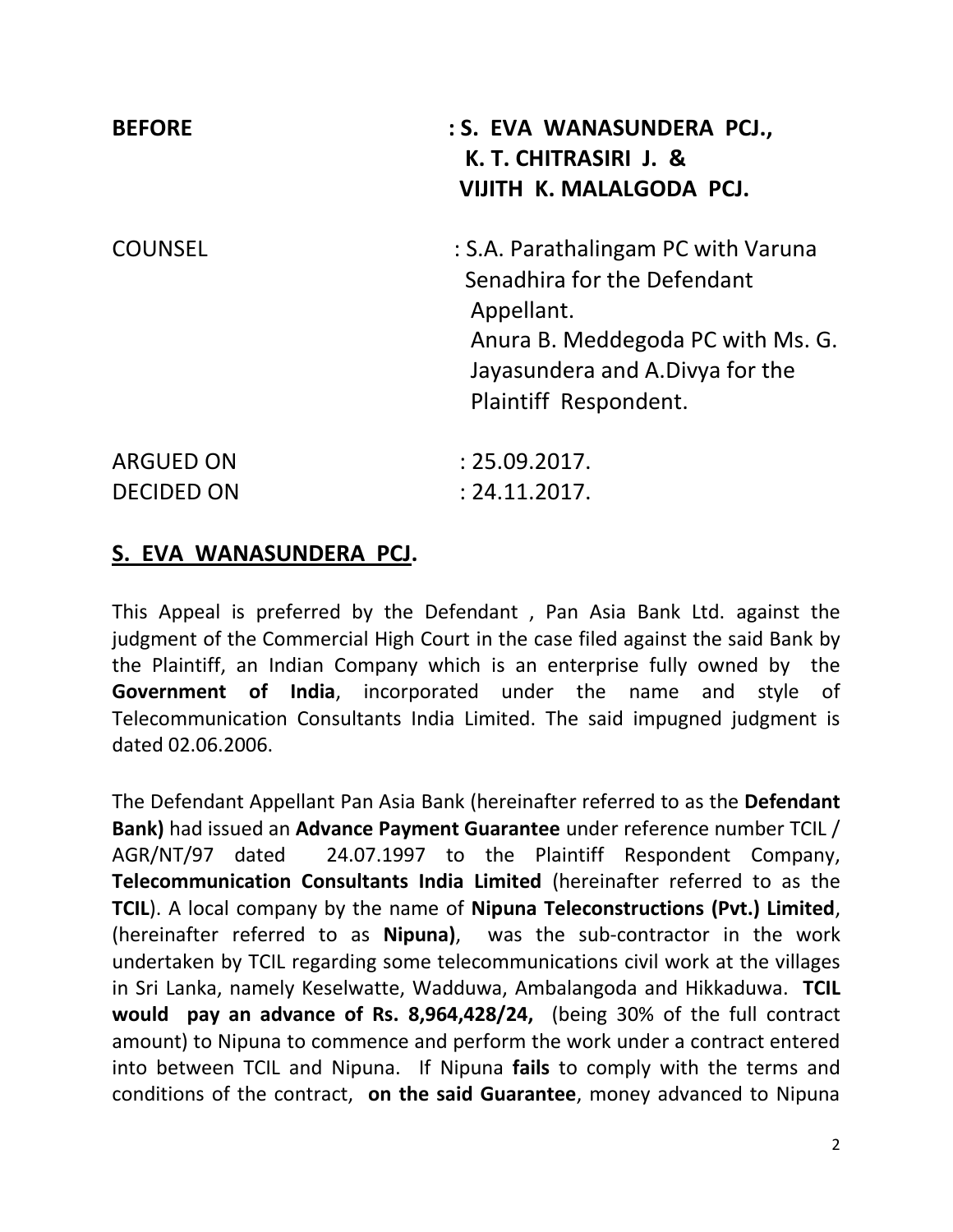would be paid to TCIL by the Defendant Bank **on demand.** The Bank had issued the said guarantee as requested by Nipuna to receive the advance payment from TCIL.

The Guarantee was marked as P 1 in evidence and within the Guarantee Bond it reads as follows:

" In **consideration of your paying to the sub-contractor** the amount of Rupees Eight Million Nine Hundred and Sixty Four Thousand Four Hundred and Twenty Eight and cents Twenty Four only (Rs. 8,964,428/24), we **PAN ASIA BANK LIMITED irrevocably undertake to repay** up to the said sum to you **despite any objection by the sub-contractor**, upon receipt by us of **your first demand** either by your banker's authenticated telex or by your letter with the signatures thereon authenticated by your bankers, provided that, in either case, such demand incorporates your declaration stating that the amount claimed is due **by reason of the sub-contractor having failed to comply with the terms and conditions of Contract No. TCIL / AGR / NT / 97.** The aforesaid **demand and declaration** shall be accepted as **conclusive evidence** that the amount claimed is **due to you under this Guarantee**."

The trial before the Commercial High Court commenced with 9 admissions and 24 issues. On behalf of the Plaintiff TCIL, K.B.Batra had given evidence and marked documents **P1 to P15**. On behalf of the Defendant Bank, Lakshman Uduwara had given evidence and marked document **D1**. At the conclusion of the trial, the learned Judge of the High Court delivered judgement in favour of the TCIL. Being aggrieved by the judgement, the Bank has filed this Appeal.

TCIL is a company fully owned by the government of India, incorporated under the laws of India and engaged in telecommunication projects in India and other countries as well. TCIL was awarded a contract by Sri Lanka Telecommunications under international competitive bidding to set up an external plant network from the Central Telephone Exchange to the subscriber's end, including inter alia cabling, ducting, transferring of telephones from one exchange area to another and providing new telephone connections. This project was funded by the World Bank, according to the evidence given by K.B. Batra, the Executive Director of TCIL. In order to complete the tasks undertaken by the contract, TCIL had engaged several sub-contractors including Nipuna to whom TCIL assigned civil works such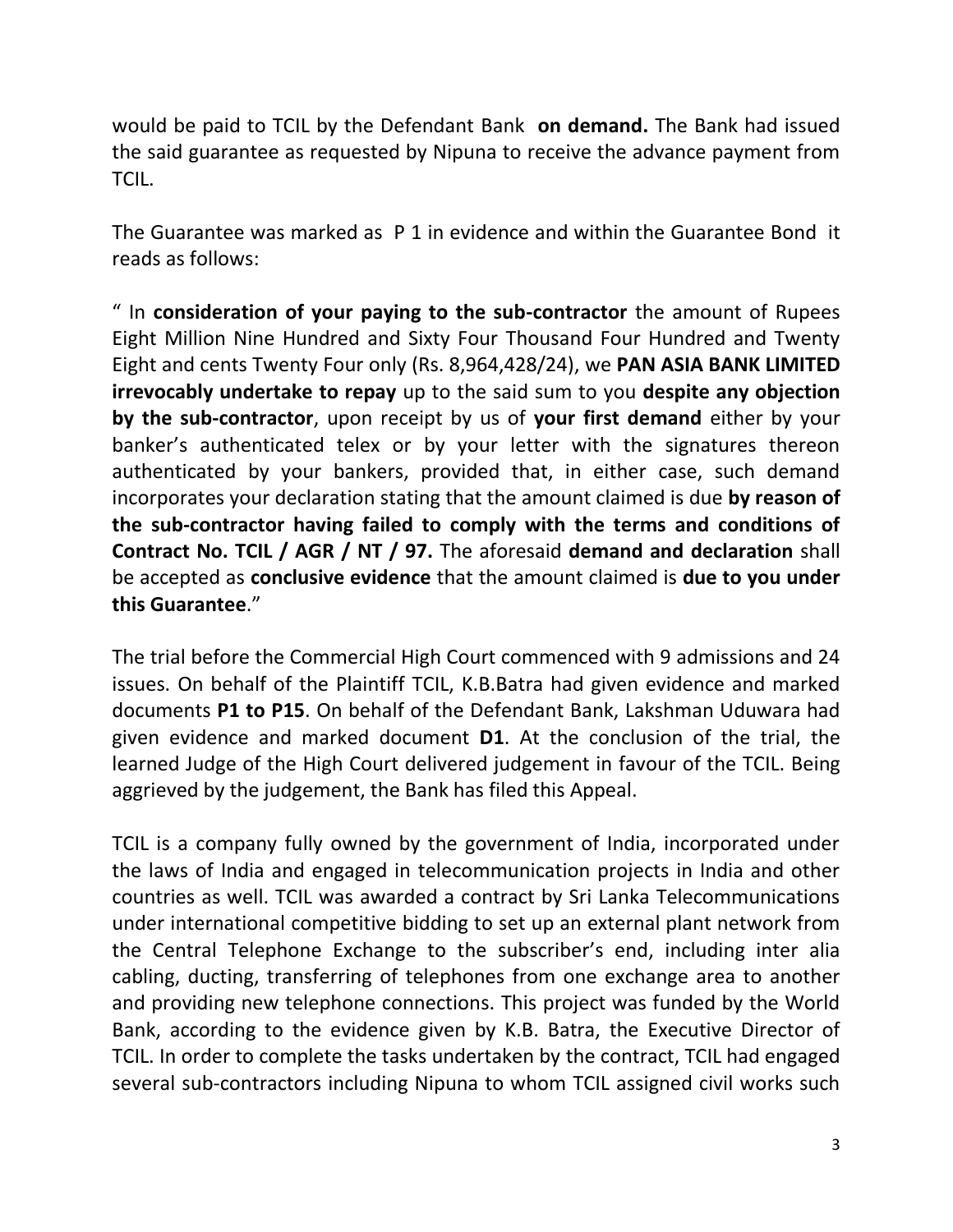as trenching, ducting and other civil construction work. In terms of the contract entered into between the two parties, i.e. Nipuna and TCIL, Nipuna was required to submit an **Advance Payment Guarantee for the value of 30% of the full contract value, which amounted to Rs. 8,964,428.24** which is equivalent to the advance payment made to Nipuna by TCIL, in order to commence work. **As such, pursuant to the request made by Nipuna, TCIL had advanced Rs. 8,964,428.24 to Nipuna against the Advance Payment Guarantee which was issued by the Bank on behalf of Nipuna.**

Thereafter, in view of the unsatisfactory nature of the performance by Nipuna and its failure to commence work in two areas as agreed by the contract , **TCIL terminated the contract and made a claim on the Advance Payment Guarantee Bond from the Bank.** TCIL demanded by letter marked P2 dated 29.01.1998 addressed to the Defendant Bank that immediate payment of the sum of Rs. 8,964,428.24 to TCIL should be made by crediting the said amount to Account No. 20447 which was maintained at the Indian Overseas Bank.

The Defendant Bank, namely the **Pan Asia Bank failed to honour** the Guarantee and after 8 days from the date of the demand, refused to encash the Pay Order issued by the Defendant Bank dated 11.02.1998 and returned the same to TCIL containing the endorsement " **payment enjoined by Order of Court in D.C.Colombo Case No. 5061 / Spl."**

The Defendant Appellant Bank indeed refrained from making any payment for **about 8 days** from the date of the demand and the position of the Plaintiff Respondent TCIL in that regard is that the Bank **deliberately failed to make payment** as demanded which the Bank was obliged to do as soon as the payment was demanded, according to the provisions made specifically to that effect, under the Advance Payment Guarantee Bond.

However, the said D.C.Colombo case 5061/Spl. had been filed by Nipuna against the Defendant Appellant Bank seeking an Enjoining Order preventing the Bank from making any payment to TCIL under the Advance Guarantee Bond and had obtained an enjoining order ex-parte restraining the Appellant Bank from paying the amount demanded. TCIL was not made a party to that case but on application made by TCIL to intervene, the District Court had allowed the same. Then TCIL was named as the  $2^{nd}$  Defendant and thereafter Nipuna filed amended answer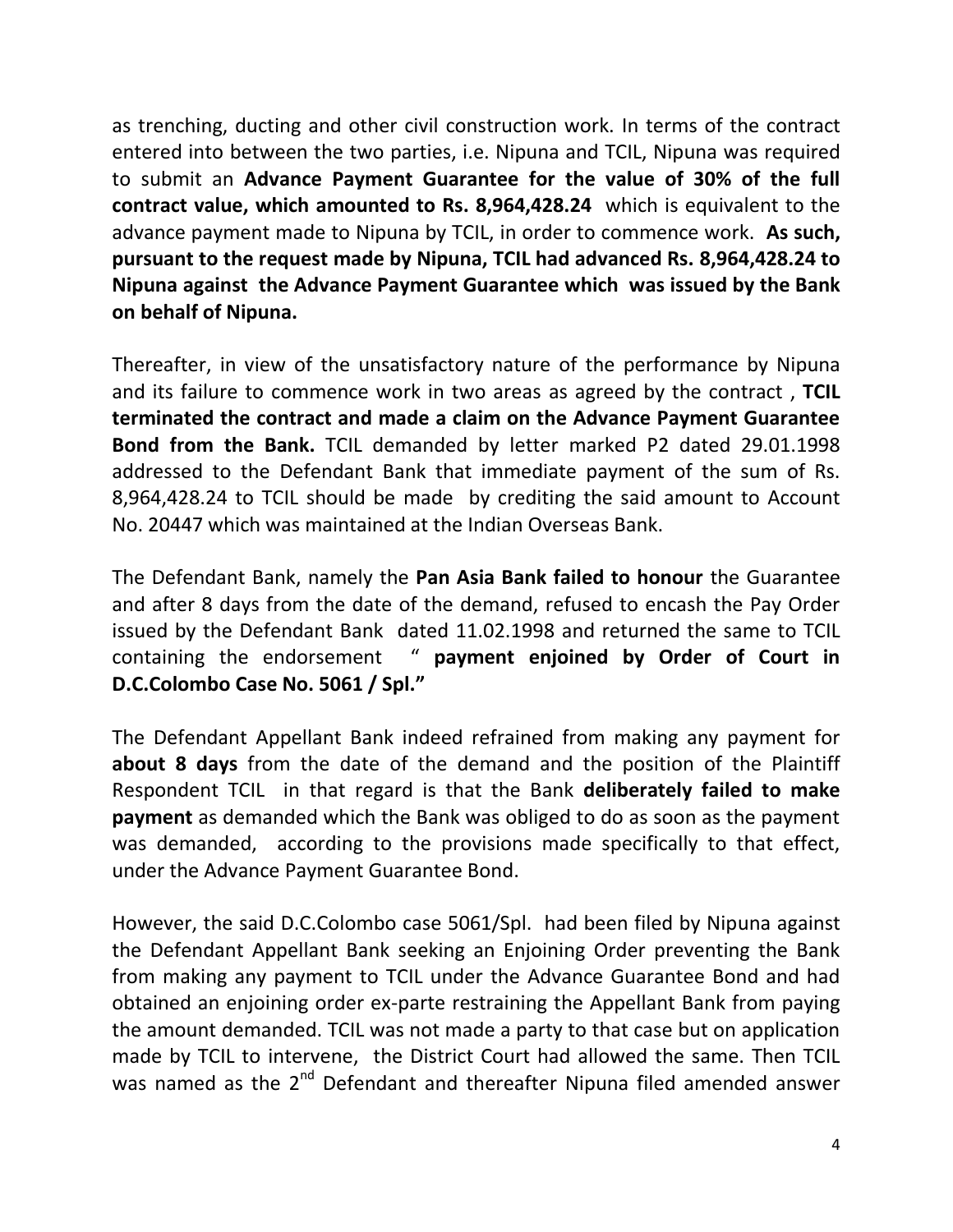and the case proceeded with the enjoining order getting extended from time to time for about 2 ½ years and on **19.06.2001** the stay order was not extended any more. So the **enjoining order lapsed on that day**.

Soon afterwards, TCIL sent a letter of demand dated 27.06.2001 seeking immediate payment under the Advance Guarantee Bond with specific instructions to credit the ESCROW Account No. 20718 at the Indian Overseas Bank. The Appellant **Bank failed to pay once again**, even **after the enjoining order lapsed** in spite of the fact that TCIL sent more letters demanding the payment.

On 24.10.2001, Nipuna moved to withdraw the District Court case No. 5061/Spl. At that time, the  $2^{nd}$  Defendant in that case, TCIL reserved the right to claim the monies due from the Appellant Pan Asia Bank which was the  $1<sup>st</sup>$  Defendant. While moving for withdrawal, it is evident from the proceedings of 24.01.2001 at page 53 of the Brief before this Court, that the Plaintiff Nipuna's Counsel had specifically mentioned that the reason for withdrawal given by the Plaintiff Nipuna was **the delay in the case from February, 1998 up to 24th October, 2001**  which has caused damages already to the Plaintiff Nipuna and that it would be futile to proceed with the case. The District Court Judge had then made order dismissing the action on 24.10.2001.

The very next day, i.e. on **25.10.2001**, the TCIL **demanded payment** once again under the Advance Guarantee Bond from the Appellant Bank. On 06.11.2001, the Appellant Bank had responded through its lawyers that they are not liable to pay as demanded on the alleged basis that **the claim** of the TCIL was **a fraud done in connivance with Nipuna in order to defraud the Defendant Appellant Bank.**

The Plaintiff **TCIL had then filed action** in the Commercial High Court of Colombo on 15.03.2002 for the recovery of the money with interest. The Defendant, Pan Asia Bank filed answer. The position of the Bank was that at **2.30 p.m. on 11.02.1998** the Pan Asia Bank **delivered its Pay Order** as demanded under the Advance Guarantee Bond in a sum of Rs. 8,964,428.24 to the Plaintiff TCIL; that **at 3.45 pm on the same day** the Pan Asia Bank received a notice of Interim injunction and an **enjoining order stopping payment** on the demand made by the Plaintiff TCIL ; that on 12.02.1998 when the Defendant Pan Asia Bank received the Pay Order for payment, the Bank **did not make the payment on the said Pay**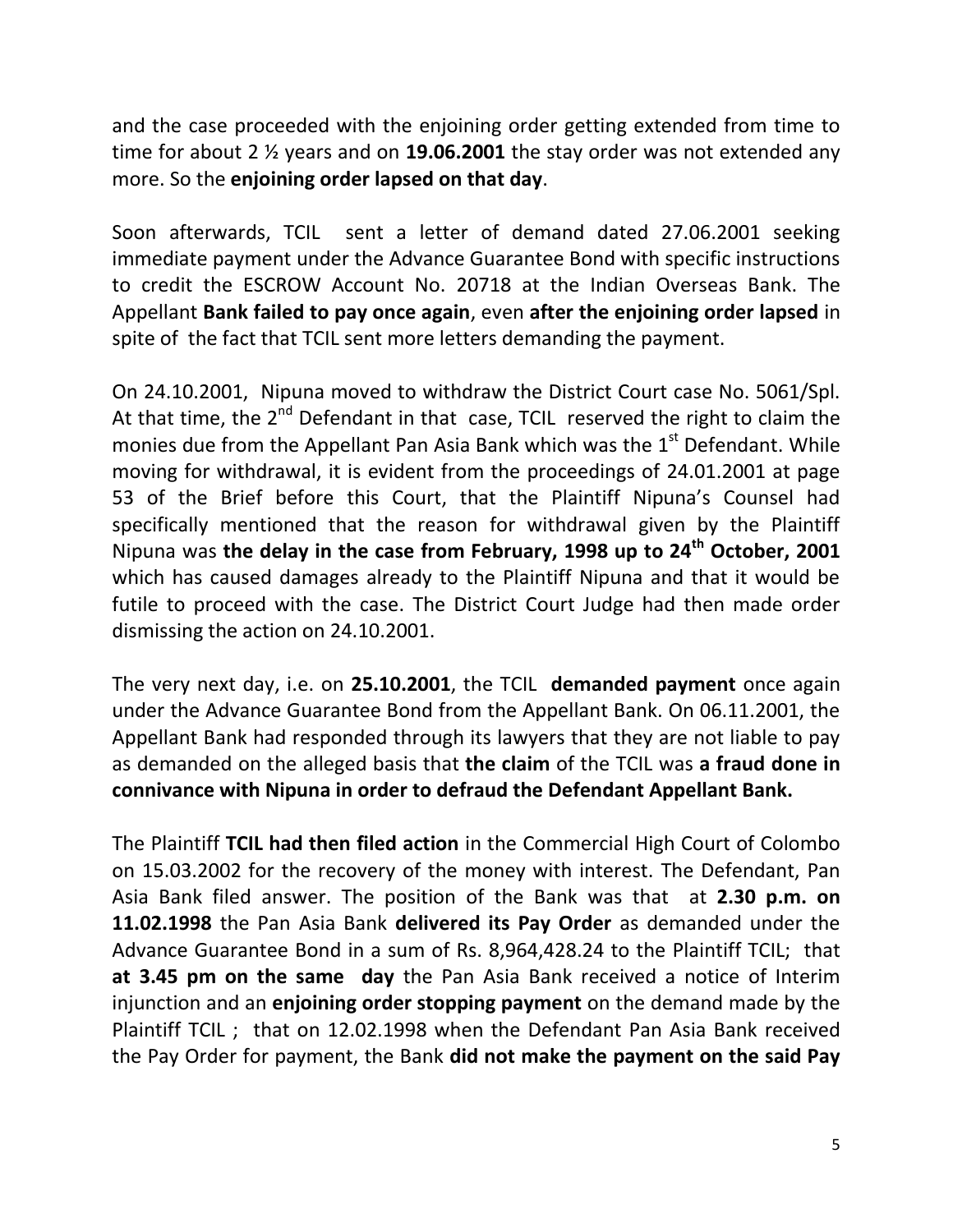## **Order** and the said Pay Order was **returned unpaid** with the endorsement "**payment enjoined by Order of Court in D.C.Colombo Case No. 5061/Spl."**

I hold that it was quite unlawful, unjust and unreasonable for the Bank not to have paid on demand as and when the demand was made for payment on 29.01.1998 but to have delayed without payment until 11.02.1998, the day on which the Pay Order was issued and later not encashed due to the enjoining order in the case 5061/Spl.

In case No. 5061/Spl, Nipuna had complained that the claim of TCIL was fraudulent and that is the reason why he prayed for an enjoining order from court to stop payment and succeeded. That case got dragged on untill 13.06.2001. Nipuna and TCIL had got tired of prolonged litigation by that time because the case had not even reached the stage of leading evidence. Therefore the parties to that case as Plaintiff and Defendant, namely Nipuna and TCIL had decided to put an end to the contest. By that time the Plaintiff TCIL had stopped operations in this country and their workmen who would have had to give evidence in court with regard to the non commencement of work by Nipuna in two stations etc. had been posted by TCIL to work in other countries and the cost of bringing them down would be very high. As such due to all these practical problems the parties in case 5061/Spl had arrived at a settlement between themselves. The agreement between them had been to get the money due from the Pan Asia Bank to the TCIL on the Advance Guarantee Bond and the same to be shared between the parties. It was not a secret . It was so informed to court.

Any parties before any court in a civil matter have a right to sort out their problems in any way they feel and inform court and resolve the matter before court as an amicable settlement. As agreed between the contesting parties, namely Nipuna and TCIL , they had filed a **joint motion** praying that the case be dismissed without costs and that the Pan Asia Bank be required to credit Indian Overseas Bank Account No. 20718 with a sum of Rs. 8,964,428.24. In this case the Pan Asia Bank was an intervenient party and they had no contest on the substantial matters but the money due to TCIL on the Advance Guarantee Bond was retained with them. The District Court did not make any order with regard to the money due from the Bank to TCIL.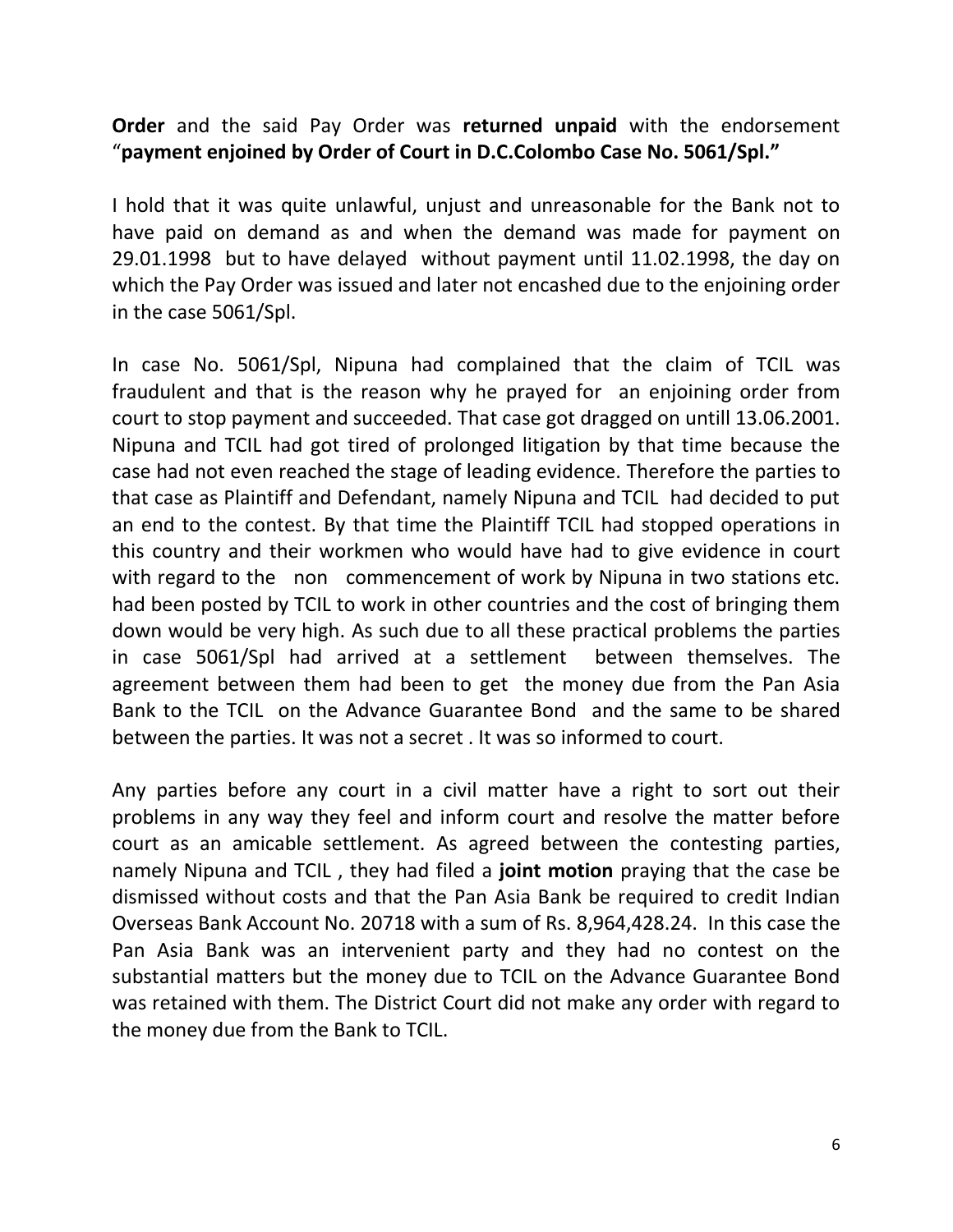Even after the conclusion of that case, from where the enjoining order had arisen for the Bank not to pay the money, there seems to be no reason why the Bank should not honour the Advance Guarantee Bond. However the Bank failed to pay on the basis that there was fraud in the claim.

The trial Judge in the Commercial High Court has analysed the evidence before court and had reached the conclusion that there is no fraud in this matter and no fraud has been proved by the Defendant Bank who alleged that there was fraud. Having gone through the documentary as well as oral evidence placed before the Commercial High Court I also do not see any evidence which can be categorized under fraud. The Escrow account being opened and operated by Nipuna and TCIL to share what is received by TCIL from the Bank does not amount to any fraud since it is a private agreement to reach a settlement and put an end to litigation. The Bank should pay the guaranteed money to the TCIL on demand as agreed in law according to the conditions in the Advance Payment Guarantee Bond.

In the case of **Edward Owen Engineering Ltd. Vs Barclays Bank International Ltd. 1978 1 Lloyds Law Reports 166; 1 QB 159** , relied on by both parties, Lord Denning states thus:

" A Bank which gives a performance guarantee must honour that guarantee according to its terms. It is not concerned in the least with relation between the supplier and the customer nor with the question whether the supplier had performed contractual obligation or not, nor with the question whether the supplier is in default or not. **The Bank must pay according to its guarantee on demand if so stipulated, without proof or conditions.** The only exception is when there is **a clear fraud** of which the Bank had notice. "

The only exception for non payment is the presence of a clear fraud. In the case in hand there is no clear fraud. The Bank had failed to demonstrate by any evidence that there is any **clear fraud**. In fact there is no evidence of fraud. It is only conjecture and no proof. In such an instance there is no way that the Bank can be without payment in a guarantee bond.

Any Bank does not issue an Advance Guarantee Bond to any person or company without some form of security. The Defendant Bank must be holding onto the security which was provided to the Defendant Bank by Nipuna. The Defendant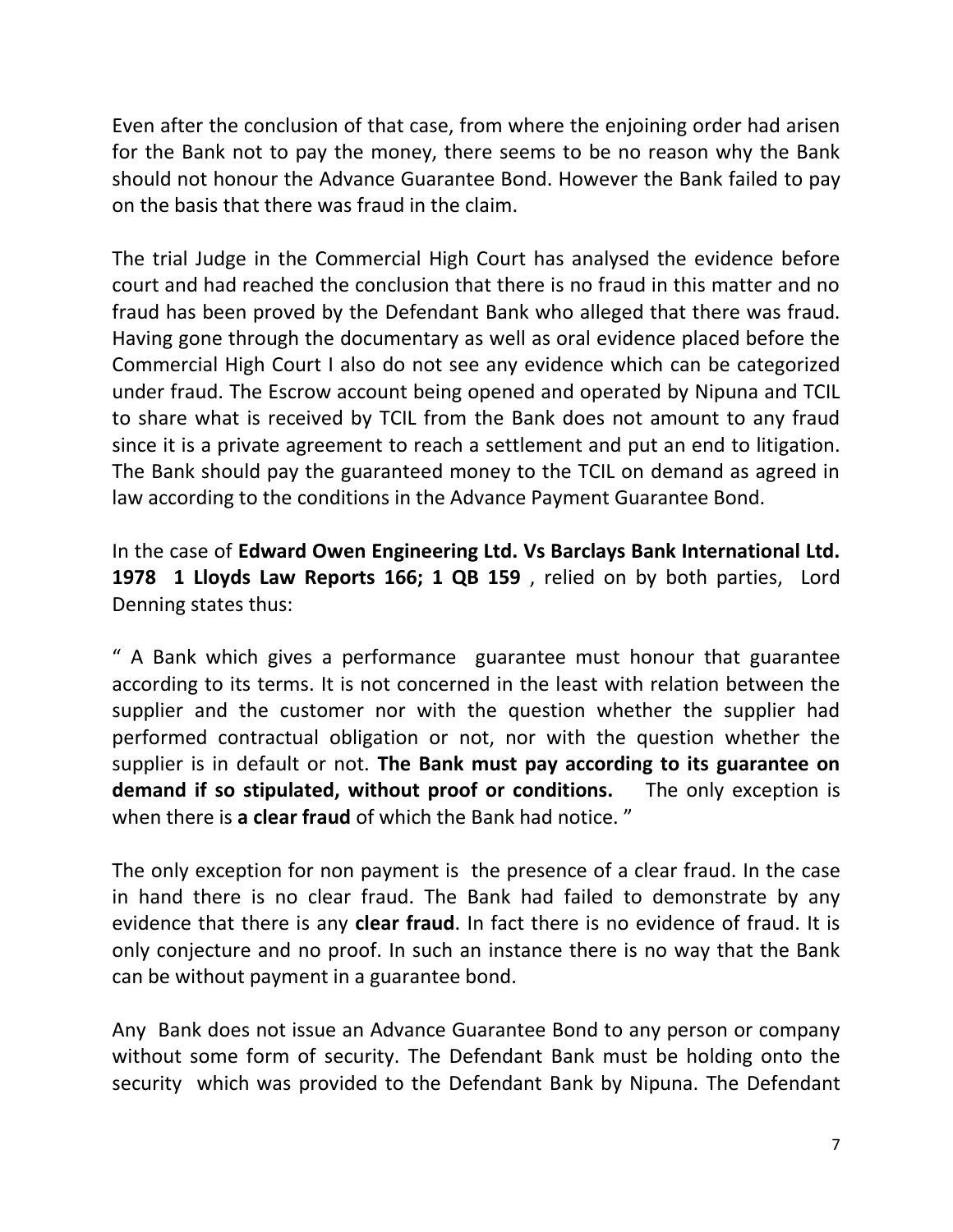Bank does not loose anything which cannot be recovered when issuing a Bond of that nature to any of its customers. My observation is that with all that financial backing, having issued the Advance Payment Guarantee Bond, the Defendant Bank has acted quite wrongly, unfairly and unjustly in this instance. Legally, the Bank is strictly bound to pay on demand in accordance with the terms of the guarantee bond.

In the case of **R.D.Harbottle (Mercantitle) Ltd. Vs National Westminister Bank Ltd. 1978 QB 146, Kerr J,** observed as follows:

" It is only in exceptional cases that the Courts will interfere with the machinery of irrevocable obligations assumed by Banks. They are the **lifeblood of International Commerce**. Such obligations are regarded as collateral to the underlying rights and obligations between merchants at either end of the banking chain. Except possibly in **clear cases of fraud** of which the banks have notice, **the Courts will leave the merchants to settle their disputes** under the contracts by litigation or arbitration as available to them or stipulated in the contracts."

In the case in hand, accordingly, the settlement of their disputes between Nipuna and TCIL should be left alone, only to themselves and the Bank **cannot in anyway interpret such a settlement as a fraud.** There is no other obvious reason as to why the Pan Asia Bank calls it a fraud.

In the case of **Intertec Contracting A/S Vs Ceylinco Seylan Development Ltd. and another 2002, 2 SLR 246** Justice Udalagama had followed Lord Denning with approval.

In the case of **Hemas Marketing Pvt. Ltd. Vs Chandrasiri and Others 1994 2 SLR 181**, Justice Ranarajah in the judgment inter alia states that ,

" **A mere plea of fraud** put in for the purpose of bringing the case within the exception and which rests on the **uncorroborated statements of the applicant will not suffice….."** 

I am of the opinion that the Pan Asia Bank has done exactly that. For the purpose of not wanting to honour the demand, the Bank has merely pleaded that there exists fraud and has stayed without paying the demand as legally obliged to pay to the TCIL **from 29.01.1998 up to date**. The Bank has failed to prove fraud at all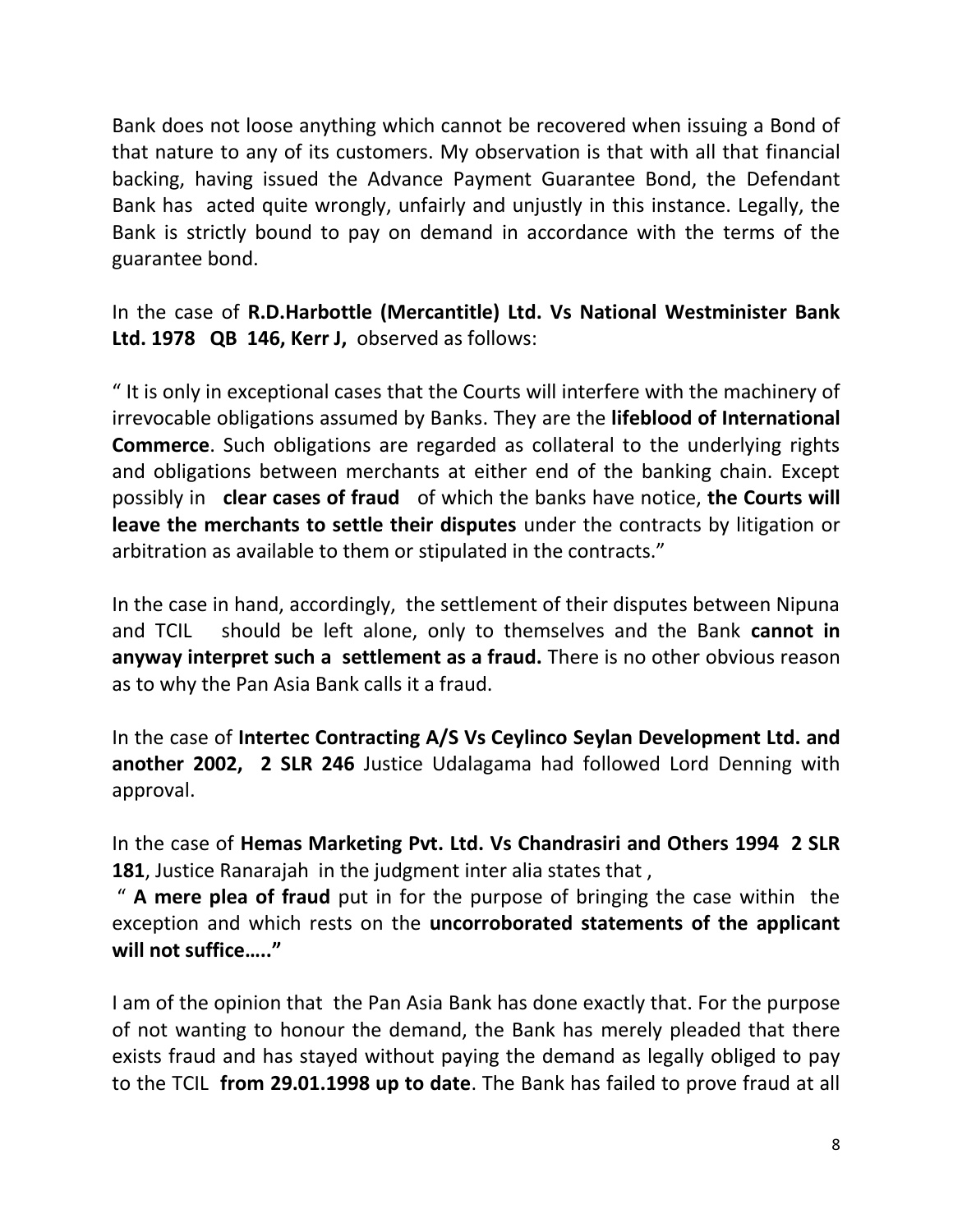except making a statement in evidence given by the witness of the Bank. In my opinion, the settlement entered into between the TCIL and Nipuna is no fraud by itself. It is a settlement to end litigation by the contesting parties.

The learned Judge of the Commercial High Court has carefully analyzed documents led in evidence by the Plaintiff TCIL itself before the High Court. The settlement contained in P 13 and P 14 by which TCIL and Nipuna had entered into an agreement between themselves and opened the Escrow Account, at the time when the District Court case No. 5061 was alive, was not a secret. Those documents were documents of the Plaintiff and Defendant and **not of the Pan Asia Bank.** There existed no illegality of such a settlement. The Bank cannot be heard to say that those documents submitted to Court amounts to a fraud. The Commercial High Court Judge had correctly come to the finding that the allegation by the Bank regarding **fraud was not proven** at all.

As I see, by not having honoured the demand on the Advance Payment Guarantee Bond as agreed, the Telecommunications Consultants of India Limited which is the Government of India Enterprise has been let down by the Pan Asia Bank. The whole purpose of obtaining an Advance Payment Guarantee from a contractor before paying him an advance prior to the commencement of the work as agreed by way of Agreements, has failed in this case. The most important clause in the Advance Payment Guarantee is to **"pay on demand"** without a question being posed to the person to whom the guarantee is given by the Bank. The Defendant Bank should have firstly paid on demand and then litigated against the company Nipuna on whose behalf the Advance Guarantee Bond was issued.

In the instant case, the Pan Asia Bank had received the demand to pay the TCIL on 29.01. 1998. The Bank delayed the Pay Order for a total number of 11 working days leaving out the date of the demand i.e. 29.01.1998, until 2.30 p.m. of 11.02.1998. The Pay Order which was issued on 11.02.1998, when submitted to the Bank for payment on 12.02.1998, the Bank did not make the payment on the said Pay Order but was returned unpaid with the endorsement that the District Court had enjoined the Bank not to pay. To my mind a question arises of the meaning of "on demand" , which is the key word in the Advance Payment Guarantee Bond.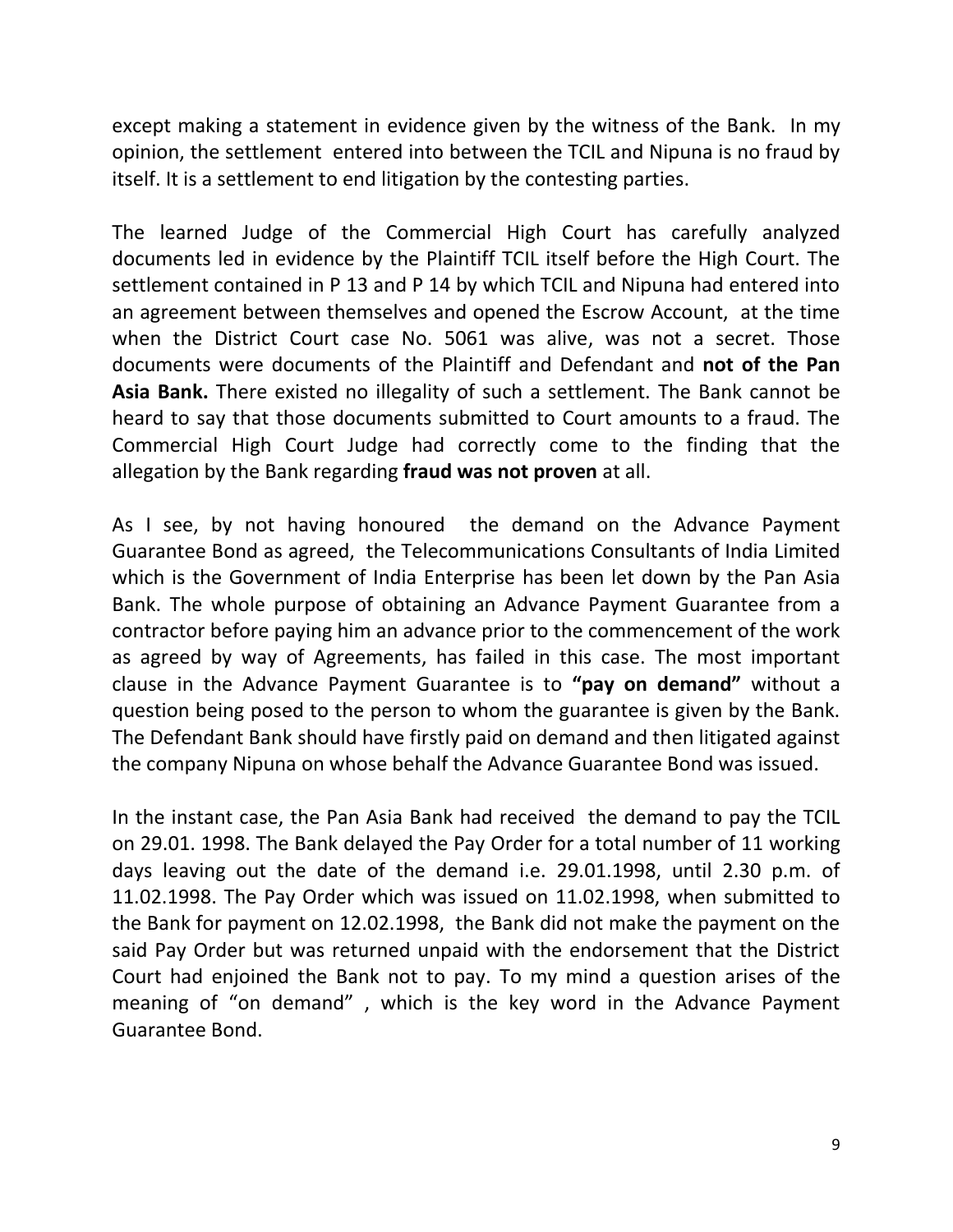Does it mean that the Bank has to pay on the very day the demand is made or does it mean that the Bank has to pay on that very hour of the day of the demand? The word demand attracts urgency. It means that the payment should be done then and there or as soon as possible. It means that the payment should not be delayed on whatever account.

In this case it is necessary to see what the Bank witness had to say when the question was asked about the delay in the Bank deciding to pay it factually after 11 working days in the calendar. I assume that it is after the Bank receives the demand on any particular date, that it has to pay forthwith. When the witness of the Bank, Mr. L. Uduwara was questioned under cross examination as to when the **demand was received** by the Bank he had not given any answer. The reason which can be assumed by his silence is that the Bank **does not want to admit and accept** the date since the pay order was issued very much later than when it was demanded.

Anyway there is no way that the Bank can account for such a delay. I hold that the delay was willful, illegal and contrary to law. I would like to set it down that under any Advance Payment Guarantee Bond in the commercial world, **the Bank guaranteeing the Payment under the Bond should make payment forthwith or as early as possible.** The Defendant Bank has acted unlawfully and has evaded payment quite wrongly against the interest of the very person who had the trust in the Bank when the Advance Payment Guarantee Bond was issued. The Defendant Bank had not got any notice with regard to any fraud by the time payment was demanded. At the end of the case also the Defendant Bank has failed to prove any fraud on the part of the TCIL.

I do hereby affirm the judgment of the Commercial High Court. The Pan Asia Bank is directed to honour the Advance Payment Guarantee Bond and pay the amount demanded on the Bond, forthwith. The Plaintiff Respondent Telecommunication Consultants India Limited is entitled to the reliefs as prayed for in paragraphs (a) and (b) of the Plaint filed by the said company in the Commercial High Court dated 15.03.2002 as decided by the learned High Court Judge in his judgment dated 02.06.2006.